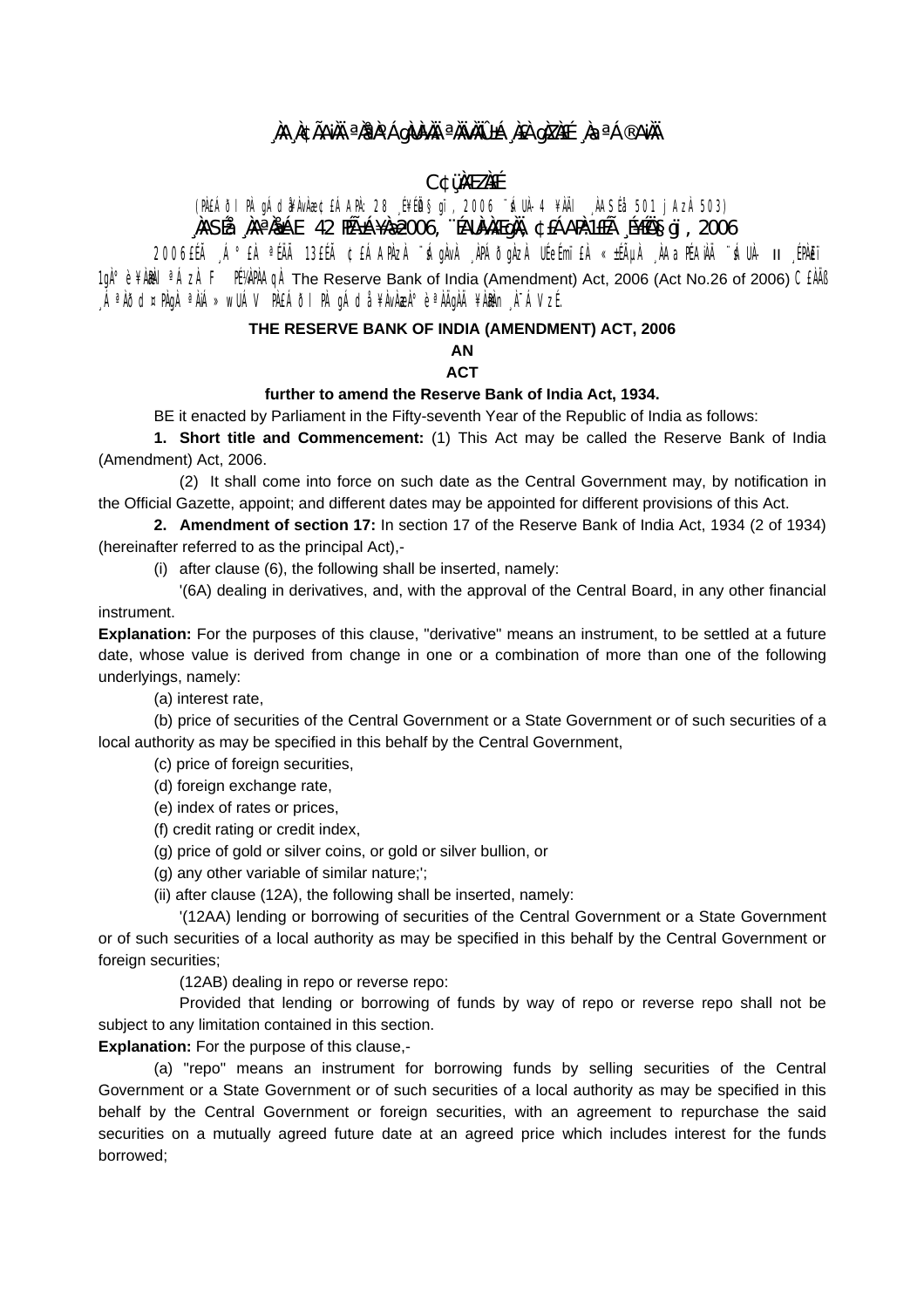(b) "reverse repo" means an instrument for lending funds by purchasing securities of the Central government or a State Government or of such securities of a local authority as may be specified in this behalf by the Central Government or foreign securities, with an agreement to resell the said securities on a mutually agreed future date at an agreed price which includes interest for the funds lent;'.

**3. Amendment of section 42:** In section 42 of the principal Act,-

(i) in sub-section (1),-

 (a) for the words, brackets and figure "three percent. of the total of the demand and time liabilities in India of such bank as shown in the return referred to in sub-section (2)", the words, brackets and figure "such percent of the total of the demand and time liabilities in India of such bank as shown in the return referred to in sub-section (2), as the Bank may from time to time, having regard to the needs of securing the monetary stability inthe country, notify in the Gazette of India" shall be substituted;

(b) the proviso shall be omitted;

(ii) sub-sections (1AA) and (1B) shall be omitted.

**4. Insertion of new Chapter III D:** After Chapter IIIC of the principal Act, the following Chapter shall be inserted, namely:

#### **'CHAPTER-IIID**

## **REGULATION OF TRANSACTIONS IN DERIVATIVES, MONEY MARKET INSTRUMENTS, SECURITIES, ETC.**

 **45U.Definitions:** For the purposes of this Chapter,-

 (a) "derivative" means an instrument, to be settled at a future date, whose value is derived from change in interest rate, foreign exchange rate, credit rating or credit index, price of securities (also called "underlying"), or a combination of more than one of them and includes interest rate swaps, forward rate agreements, foreign currency swaps, foreign currency-rupee swaps, foreign currency options, foreign currency-rupee options or such other instruments as may be specified by the Bank from time to time;

 (b) "money market instruments'' include call or notice money, term money, repo, reverse repo, certificate of deposit, commercial usance bill, commercial paper and such other debt instrument of original or initial maturity up to one year as the Bank may specify from time to time;

 (c) "Repo" means an instument for borrowing funds by selling securities with an agreement to repurchase the securities on a mutually agreed future date at an agreed price which includes interest for the funds borrowed;

 (d) "reverse repo" means an instruments for lending funds by purchasing securities with an agreement to resell the securities on a mutually agreed future date at an agreed price which includes interest for the funds lent;

 (e) "Securities" means securities of the Central Government or a State Government or such securities of a local authority as may be specified inthis behalf by the Central Government and, for the purposes of "repo" or "reverse repo", include corporate bonds and debentures.

**45V. Transactions in derivatives:** (1) Notwithstanding anything contained inthe Securities Contracts (Regulation) Act, 1956 (42 of 1956) or any other law for the time being in force, transactions in such derivatives, as may be specified by the Bank from time to time, shall be valid, if at least one of the parties to the transaction is the Bank, a scheduled bank, or such other agency falling under the regulatory purview of the Bank under the Act, the Banking Regulation Act, 1949, the Foreign Exchange Management Act, 1999 (42 of 1999), or any other Act or instrument having the force of law, as may be specified by the Bank from time to time.

 (2) Transactions in such derivatives, as had been specified by the Bank from time to time, shall be deemed always to have been valid, as if the provisions of sub-section (1) were in force at all material times.